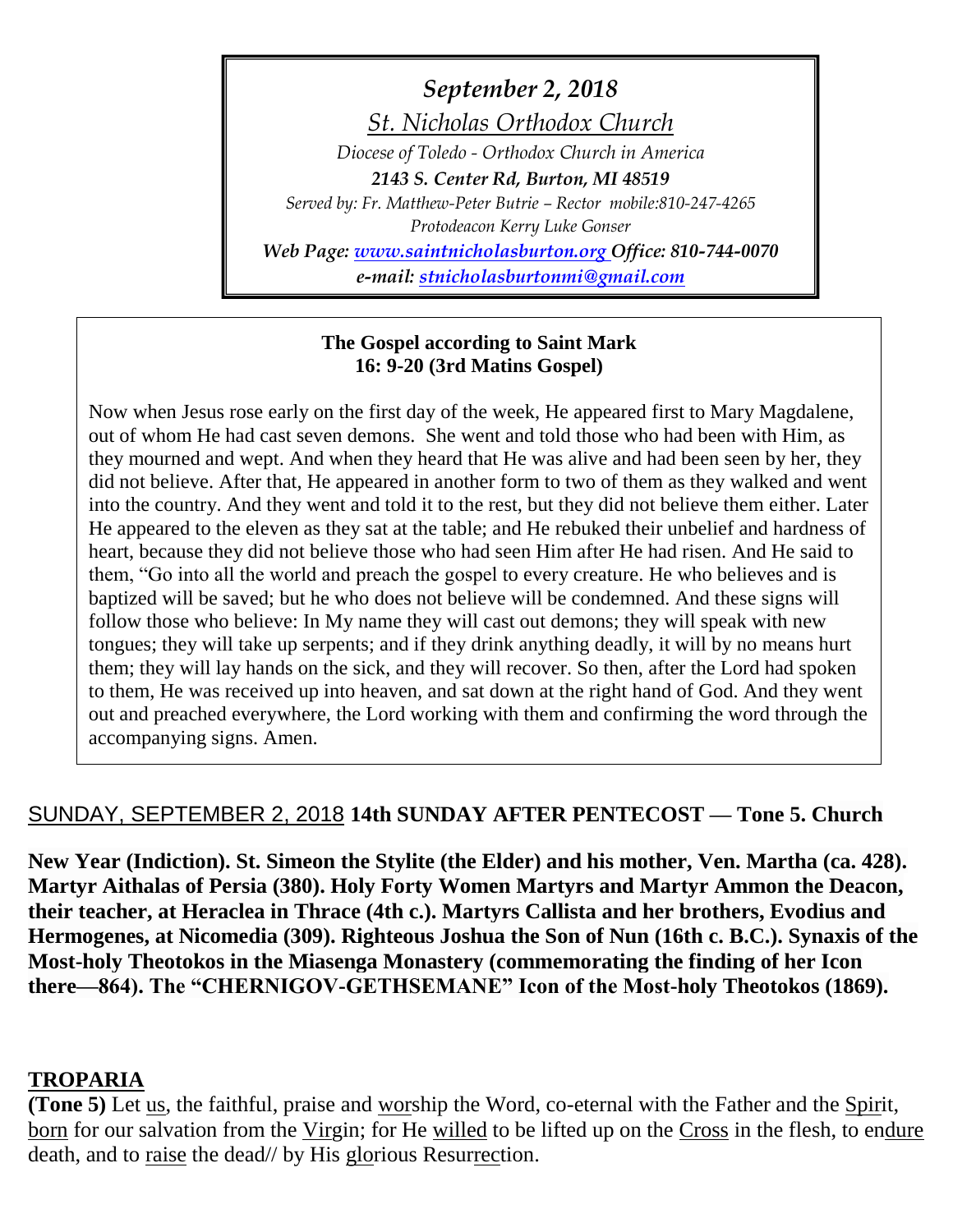**(Tone 4)** In truth you were revealed to your flock as a rule of faith, a model of meekness, and teacher of abstinence, so you won the heights by humility, and riches by poverty, O Holy Father Nicholas, intercede with Christ God to save our souls.

## **KONTAKION**

**(Tone 4)** By your nativity, O most pure Virgin, Joachim and Anna are freed from barrenness; Adam and Eve from the corruption of death. And we, thy people, freed from the guilt of sin, celebrate and sing to you: the barren woman gives birth to the Theotokos, the Nourisher of our Life.

## *The Prokeimenon in the Fifth Tone:* **Thou, O Lord, shalt protect us / and preserve us from this generation forever.**

*v:* **Save me, O Lord, for there is no longer any that is godly.** 

# **THE READING FROM THE SECOND EPISTLE OF PAUL TO THE CORINTHIANS (1:21-**

**2:4)** Brethren: it is God who establishes us with you in Christ, and has commissioned us; he has put his seal upon us and given us his Spirit in our hearts as a guarantee. But I call God to witness against me -- it was to spare you that I refrained from coming to Corinth. Not that we lord it over your faith; we work with you for your joy, for you stand firm in your faith. For I made up my mind not to make you another painful visit. For if I cause you pain, who is there to make me glad but the one whom I have pained? And I wrote as I did, so that when I came I might not suffer pain from those who should have made me rejoice, for I felt sure of all of you, that my joy would be the joy of you all. For I wrote you out of much affliction and anguish of heart and with many tears, not to cause you pain but to let you know the abundant love that I have for you.

## *Alleluia, Tone 5*

- *v:* **I will sing of Thy mercies, O Lord, forever; with my mouth I will proclaim Thy truth from generation to generation.**
- *v:* **For Thou hast said: Mercy will be established forever; Thy truth will be prepared in the heavens.**

## **THE READING FROM THE HOLY GOSPEL ACCORDING TO MATTHEW (22:2-14)** The

Lord said to those who came to Him: "The kingdom of heaven may be compared to a king who gave a marriage feast for his son, and sent his servants to call those who were invited to the marriage feast; but they would not come. Again he sent other servants, saying, 'Tell those who are invited, Behold, I have made ready my dinner, my oxen and my fat calves are killed, and everything is ready; come to the marriage feast.' But they made light of it and went off, one to his farm, another to his business, while the rest seized his servants, treated them shamefully, and killed them. The king was angry, and he sent his troops and destroyed those murderers and burned their city. Then he said to his servants, 'The wedding is ready, but those invited were not worthy. Go therefore to the thoroughfares, and invite to the marriage feast as many as you find.' And those servants went out into the streets and gathered all whom they found, both bad and good; so the wedding hall was filled with guests. "But when the king came in to look at the guests, he saw there a man who had no wedding garment; and he said to him, 'Friend, how did you get in here without a wedding garment?' And he was speechless. Then the king said to the attendants, 'Bind him hand and foot, and cast him into the outer darkness; there men will weep and gnash their teeth.' For many are called, but few are chosen."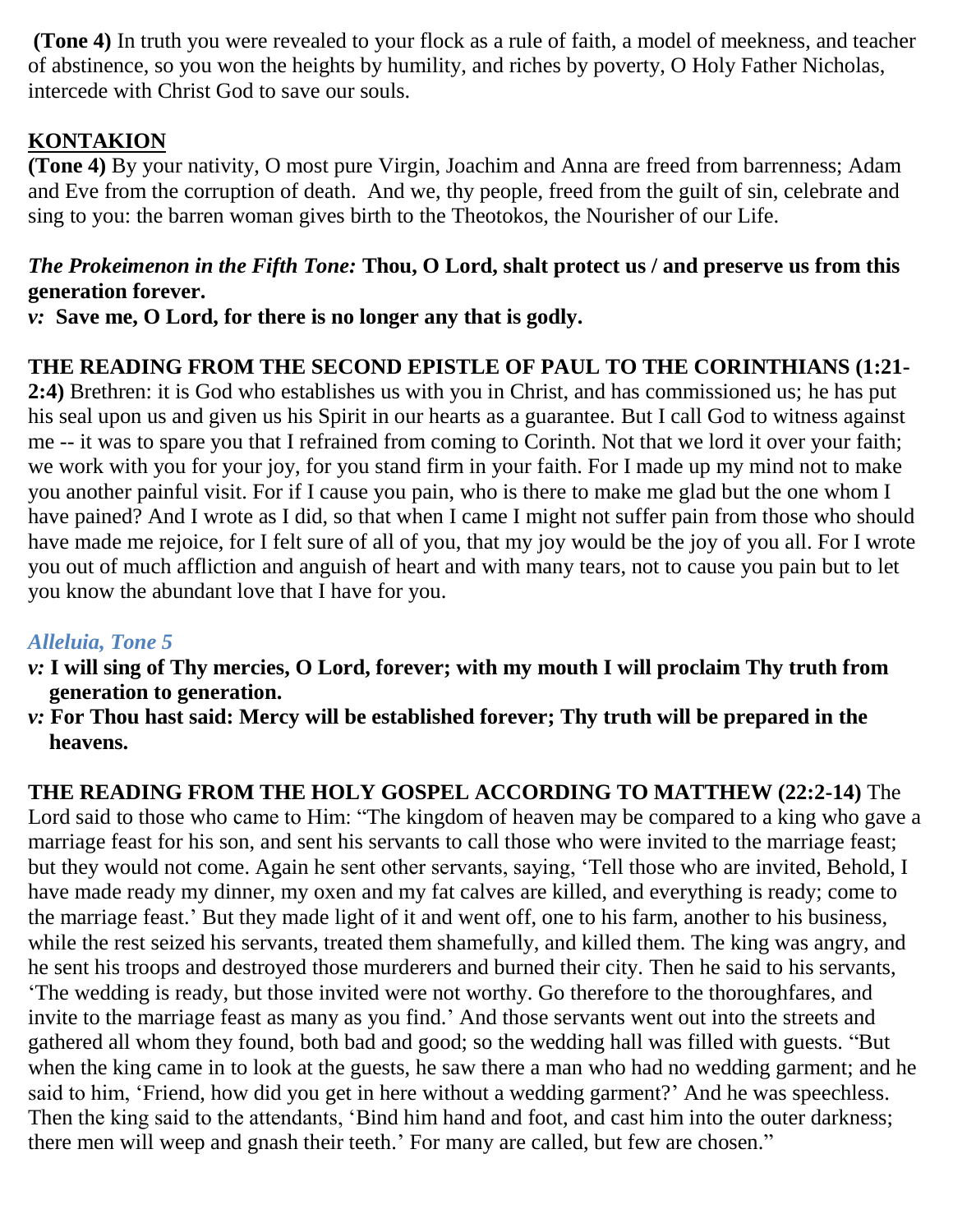**COMMUNION HYMN** Praise the Lord from the heavens! Praise Him in the highest! Alleluia, Alleluia, Alleluia!

# **Beginning of the Church Year – September 1**

The first day of the Church New Year is also called the beginning of the Indiction. The term Indiction comes from a Latin word meaning, "to impose." It was originally applied to the imposition of taxes in Egypt. The first worldwide Indiction was in 312 when the Emperor Constantine (May 21) saw a miraculous vision of the Cross in the sky. Before the introduction of the Julian calendar, Rome began the New Year on September 1.

According to Holy Tradition, Christ entered the synagogue on September 1 to announce His mission to mankind (Luke 4:16-22). Quoting Isaiah 61:1-2), the Savior proclaimed, "The spirit of the Lord is upon me; because He has anointed me to preach the gospel to the poor; He has sent me to proclaim release to captives, and recovering of sight to the blind, to set at liberty those who are oppressed, to proclaim the acceptable year of the Lord..." This scene is depicted in a Vatican manuscript (Vatican, Biblioteca. Cod. Gr. 1613, p.1).

Tradition says that the Hebrews entered the Promised Land in September. [www.oca.org](http://www.oca.org/)

September 2, 2018

းမြို့က သန္တို့လ သန္တြဲလ သန္တြဲလ သန္တြဲလ သန္တြဲလ သန္တြဲလ သန္တြဲလ သန္တြဲလ သန္တြဲလ သန္တြဲလ သန္တြဲလ သန္တြဲလ

### **CANDLE INTENTIONS FOR THE HEALTH AND BLESSINGS OF**

Health &  $\overline{God}$ 's blessings for Kathy Gonser on her birthday Aug.  $27<sup>th</sup>$  and for Deacon Kerry for everything Numko & Numka

#### **CANDLE INTENTIONS FOR BLESSED REPOSE**

Peter Popoff, John Naum & Anastasia Papadopoulos Alex & Magda Popoff

Blessed Repose & Memory Eternal for our precious, sweet, brave grandson Andrew Thomas Panoff (9 days) Baba & Dedo

# ခရွို့လ ခရွို့လ ခရွိမ် တို့မှာ ပြောင်း ခရွိပါ သို့မှာ ခရွိပါ သို့မှာ ခရွိပါ သို့မှာ သည်။ သို့မှာ ခရွိပါ သည်။

**WELCOME** to all our friends and visitors. Please join us in our fellowship hall.

**COFFEE & DONUTS** are provided by Irena Sivergina in memory of Adelaida Sivergina (40 days).

Volunteers are needed for the month of October. Please see the sign-up sheet outside of the kitchen. Call or email the parish office as well as signing up if you'd like to sponsor the donuts and/or coffee.

**PARKING LOT RE-PAVING The proceeds from last year and this year's Macedonian Open will go towards the re-paving of the entire parking lot which will cost over \$100,000. With capital improvement funds and other funds on hand, that leaves a shortfall of \$35,000. If anyone would like to donate or dedicate a memorial fund or make an anonymous donation to the Capital Improvement Fund (formerly Parish Pride), please contact the office. To date \$1,690 has been donated to the project not including any funds from the Macedonian Open. The re-paving will start on September 12th .**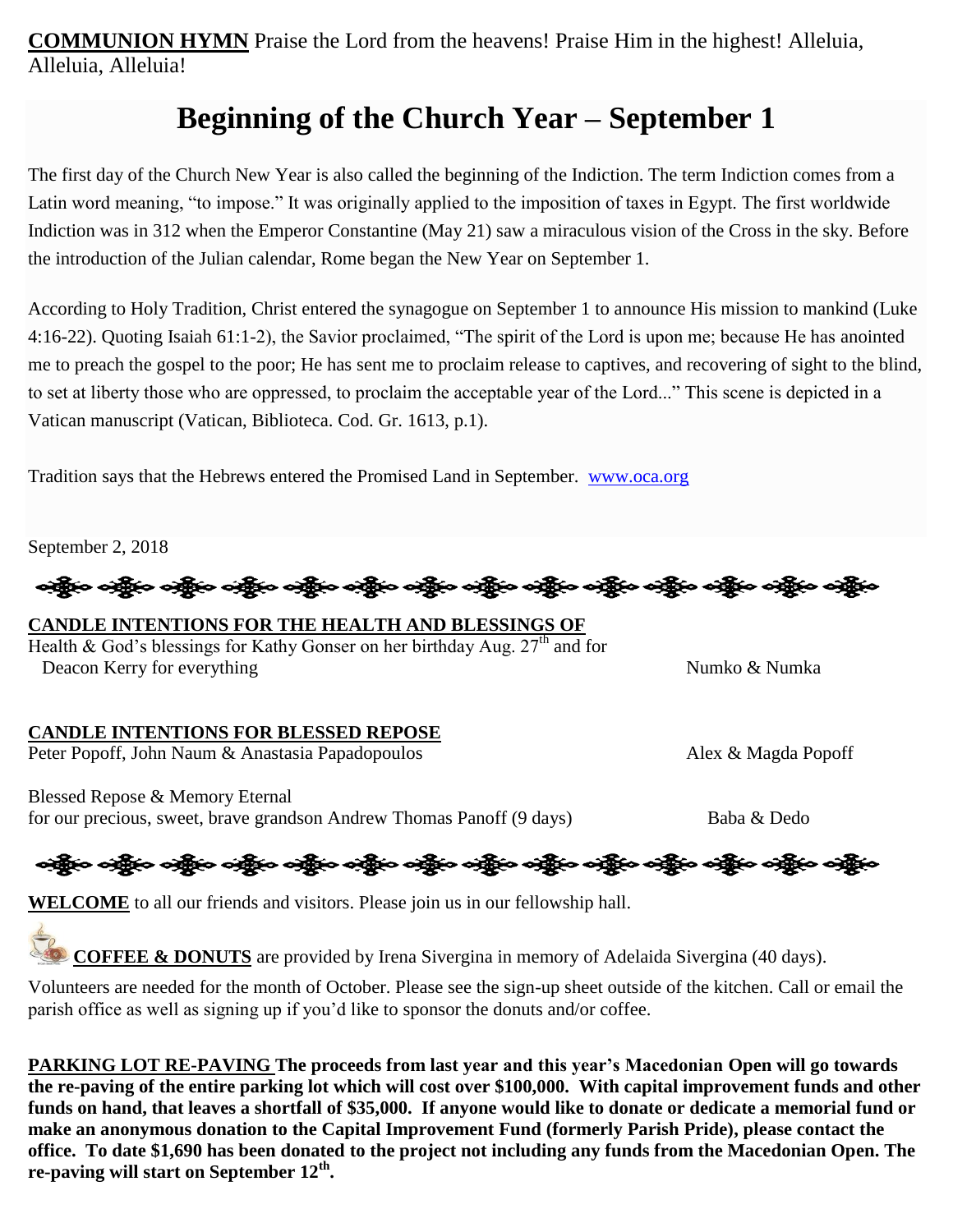**HOPE IN A BOX** is collecting **Toothbrushes & Toothpaste** for the month of September. Place the items in the blue box in the Parish Hall. Catholic Charities Community Closet will distribute the items.

**FOOD DRIVE** Place non-perishable food items in the other blue box in the hall.

**NORTH END SOUP KITCHEN** September 6<sup>th</sup>, 9 am – 12:30 pm. Please come & minister to Christ with our brothers & sisters.

**WORK READY ROOM** Catholic Charities Work Ready Room wants your new & gently used career clothes to help individuals in need! i.e. Khakis, Scrubs, Shoes, Work Boots, Dress Pants & Collared Shirts. For more information call 810-265-7025. Donations can be dropped off Mon-Fri at 812 Root St, Flint.

**CHURCH SCHOOL** begins on September 9. We are in need of a teacher or team of teachers for the pre-school class. If you can volunteer for this position, please see Matushka Lisa or contact the office.



**RIB DINNER** September 30<sup>th</sup> after Liturgy.

**KONEVETS QUARTET CONCERT** September 26<sup>th</sup> at 6:30 pm.

#### **Weekly Schedule:**

- **Monday, Sept. 3 Office Closed**
- **Tuesday, Sept. 4** Fr. Matthew in Toledo

#### **Wednesday, Sept. 5**

9:30 am Divine Liturgy 11:15 am Adult Ed

#### **Thursday, Sept. 6**

9 am-12:30 pm North End Soup Kitchen

#### **Saturday, Sept. 8 NATIVITY OF THE BIRTH-GIVER OF GOD**

10 am Pan-Orthodox Divine Liturgy at St. Nicholas 5 pm Vespers

#### **Sunday, September 9**

| $9:30 \text{ am}$ | Third Hour           |
|-------------------|----------------------|
| $10 \text{ am}$   | Divine Liturgy       |
|                   | <b>Church School</b> |